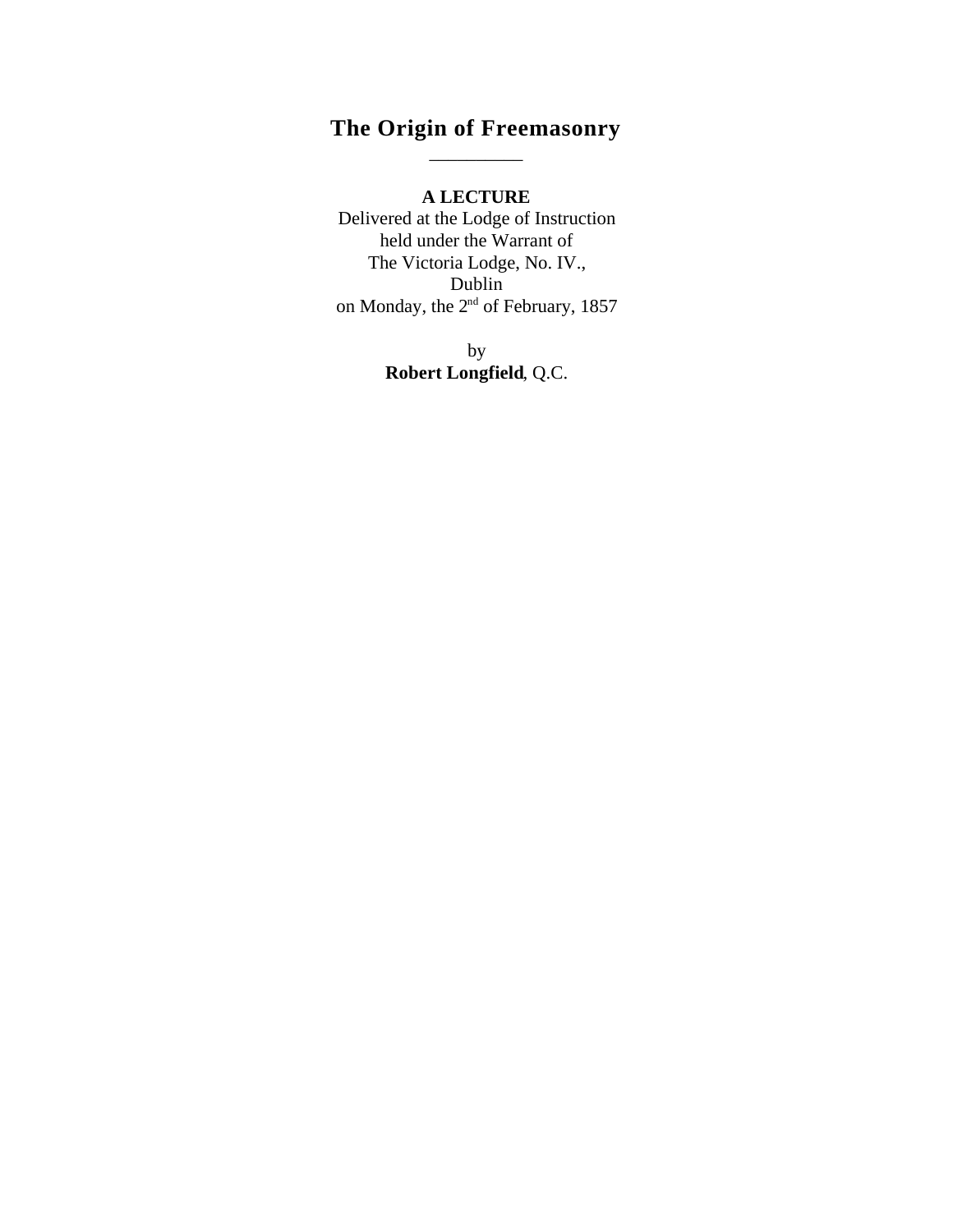To The Master, Wardens and Brethren of The Victoria Lodge, No. IV., Dublin

This Lecture on the Origin of Freemasonry

delivered in their Lodge of Instruction and by them deemed worthy of publication

is respectfully dedicated

by their faithful brother *Robert Longfield*

February 14, 1857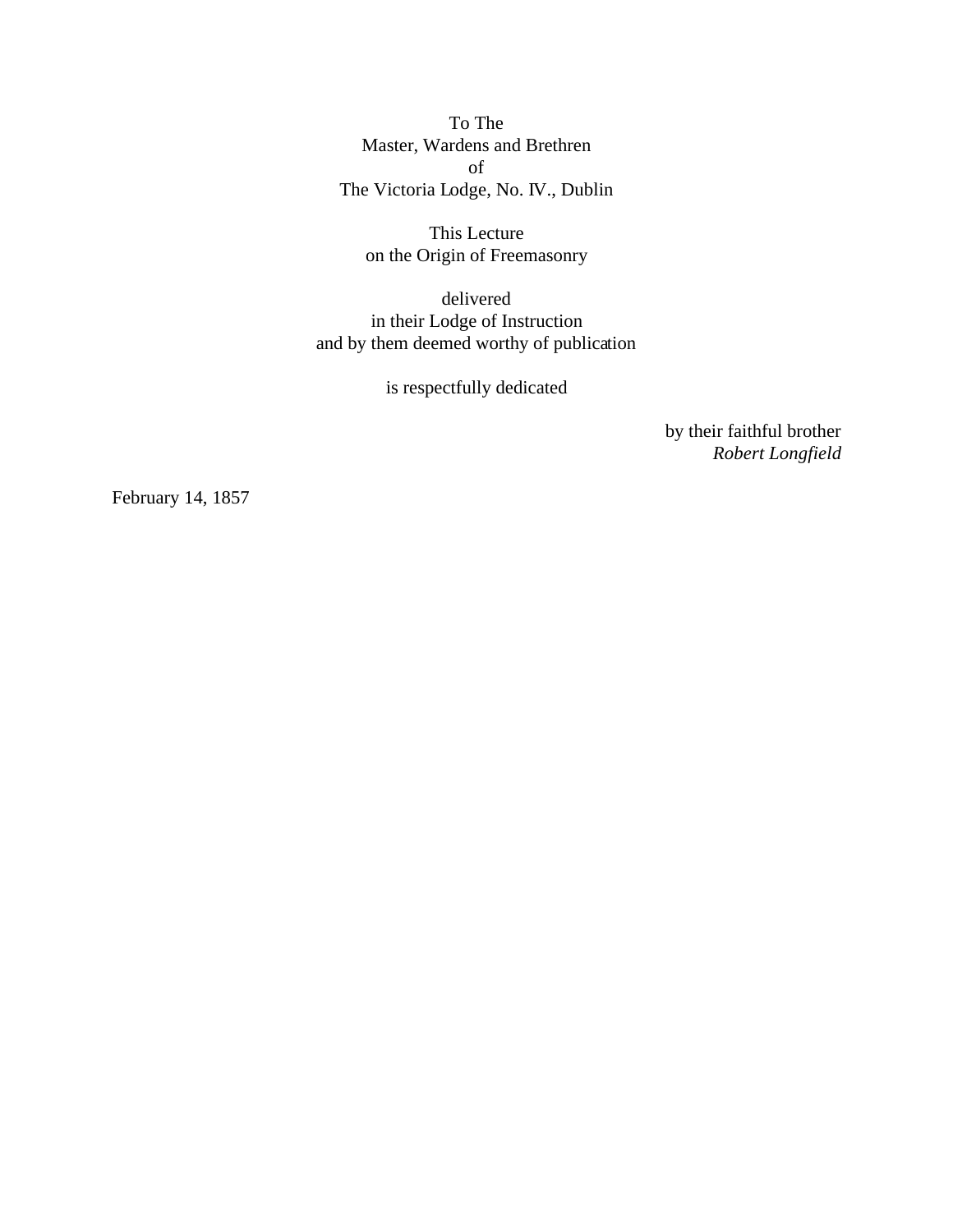#### **The ORIGIN OF FREEMASONRY**

\_\_\_\_\_\_\_\_

The subject which I have selected for this evening s lecture is the Origin of Freemasonry , a theme which will at once, I should hope, invite the attention of each of my hearers members themselves of that mysterious and widely-spread body. Every brother has indeed, on his initiation into the Craft, gained some little insight into that which, traditionally at least, has, for many ages, been handed down to us as the origin of that fraternity, of which , we must confess, we are now the scarcely recognised representatives; but few, perhaps, have considered how much truth is hid in our legends, and how realities have been converted into symbols. Few have reflected whether our pretended ancient descent is not a mere modern invention, or whether the present appearance of the Order is the transition state of a mystery corrupted from its purer source in its descent through ages. But your presence here, in this Lodge of Instruction, convinces me that all apathy on the subject of our organization is past, and that you are anxious to increase the knowledge, the respectability, the zeal, and utility of the fraternity of Freemasons.

The subject I have chosen has been discussed by many learned and acute writers. They have endeavoured to pierce the dark gloom under which, at one time, was hid, almost impenetrably, the origin of Freemasonry, and the probably era of its commencement. Of the labours of those learned and sagacious writers I shall largely avail myself, claiming no credit for any singularity or profundity of my views, but only for the diligence with which I have gleaned from others, and sought to extract, from their speculations, suggestive food for your reflection on this interesting topic, which might also excite the desire in your minds for deeper and more extended research. I have, in truth, but endeavoured to compress into the space of an evening s sitting, the results derived from larger and more accurate works connected with the long-debated question, the Origin of the Order .

One of the chief objects in such an inquiry as the present is to ascertain if there exists in the secrets and ceremonies, or tenets of the Craft, any evidence of the antiquity, the wisdom, or grandeur of the founders? Are Freemasons a collection of mere convivial individuals a club, in short, united by some secret signs, but for useless objects, and who would, therefore, in vain seek to graft some appearance of excellence on intrinsic worhtlessness? Are they indeed men, but condescending to be amused with trifles fit only for children? Or are their traditions probably linked with

> The wondrous fame of the past world, the vital words and deeds Of minds whom neither time nor change can tame, Traditions old and dark?

And have they preserved, amidst much that is new, idle, and mere modern adaption, some traits of the almost superhuman wisdom and excellence of their foundation? Each true Mason who hears me will, I am sure, hope that the latter may prove to be the case, and will himself aid in the effort, by united energy, zeal, and honesty of purpose and action, to elevate the body into that place in the social scale which his belief, if not his rational conviction, tells him it once enjoyed.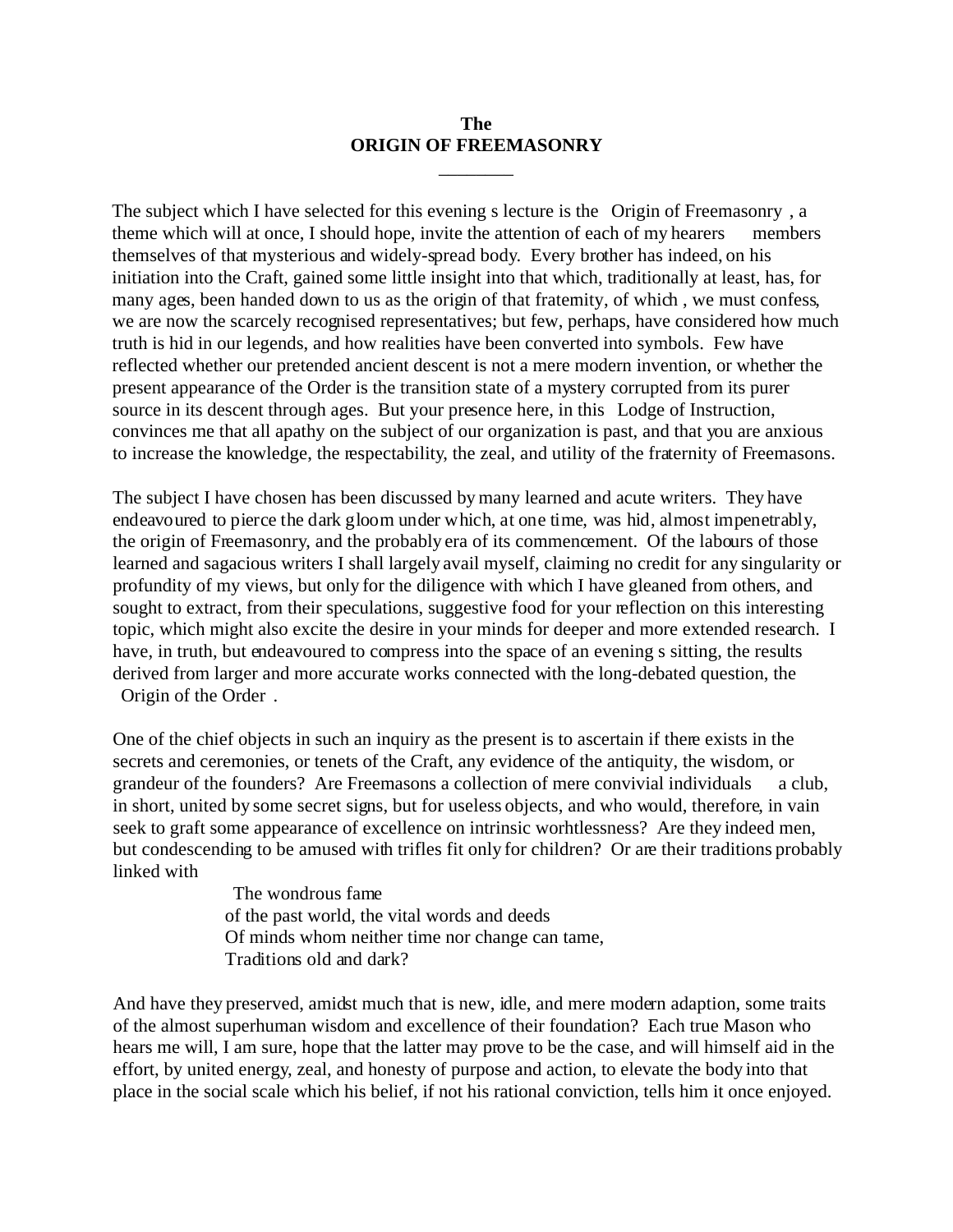Degenerate worth may be restored; nothing can change folly to wisdom. Symptoms of that probable restoration to ancient glory I already perceive in the earnest desire for improvement and mental culture manifested by the brethren generally.

With those few preliminary observations, designed to awaken your attention, and not to advance any peculiar theory, I shall now attempt to throw some light upon the origin of Freemasonry. But let me first ask your indulgence if, in any remarks which I shall make, it may seem as if I spoke in depreciatory terms of our Order. Such is not my intention; and you will, I hope, kindly attribute to some other motive whatever may not appear laudatory. Even censure, however sparingly applied, may often prove as effectual an instrument of regeneration as unmerited praise. I would also ask your brotherly forbearance if I might appear too openly to touch on the secrets of the Craft. I have, indeed, diligently endeavoured to avoid this error, but if I should, notwithstanding, have fallen into it, I shall gladly receive the fraternal correction. Sit mihi fas audita loqui is my guiding wish.

Let each brother now, for a moment, recall to his mind the ceremony of his initiation, and reflect on his newly adopted name, and his objects. How wide the difference nay, how wholly inconsistent with the objects in this name? There are lawyers who know little of law, and we are assured that there are physicians of no value; but both those classes at least PROFESS some acquaintance with the science whence their name is derived. With modern Freemasons this is not the case. The science of Masonry, if they know anything of it, has been learned, not from the traditional lore retained by the elder brethren, and thence not communicated to the ignorant and blinded candidates for admission, but altogether independently of this, and rather in despite of it. Think also on the moral and religious instruction afforded after your initiation, by reference to the symbols the object lessons, as I may term them, on the level, square and compass. Those two points dwelt on, even cursorily, will prepare the mind to believe that the name at one time really indicated the natre and objects of the Society, and that the symbolical use of the implements of the Craft was many ages posterior in date to the actual. Any other view would appear to me rather like the tale of St. Patrick teaching the mystery of the Trinity by reference to the three-leaved shamrock, or the illustration of the immortality of the soul from the difference stages of insect existence, as grub, chrysalis, and butterfly admirable incidentally as arguments, but which no sane men would ever think of perpetuating by meysteries and brotherhoods. The square, level, &c., were implements in actual use, and of vast importance in the science of masonry practised in the earlier ages f the Craft. The science was lost, and they retained their importance only as symbols and emblems just as formerly the title duke, marquis, designated an officer of trust, but are now empty titles of heraldry. This consideration has always satisfied me of the vast and undoubted antiquity of Freemasonry in SOME FORM. It was to me incredible that grave men, possessed of such religious culture and habit of thought, as the very initiation into our body supposes, could have been capable of organizing a fraternity of true believers, whose only distinction was, the illustration by visible, external symbols, of those eternal truths which affect us as moral beings. This is not indeed one of those proofs, which would alone be deemed sufficient, of the indisputable antiquity and more recent modification of the mysteries of our Order. It is, however, the best preparation for a calm investigation, by those gleams of light shed by the earlier histories of the world, of the probable origin of a society, once, perhaps, as the name would import, the secret and mysterious repositories of all the valuable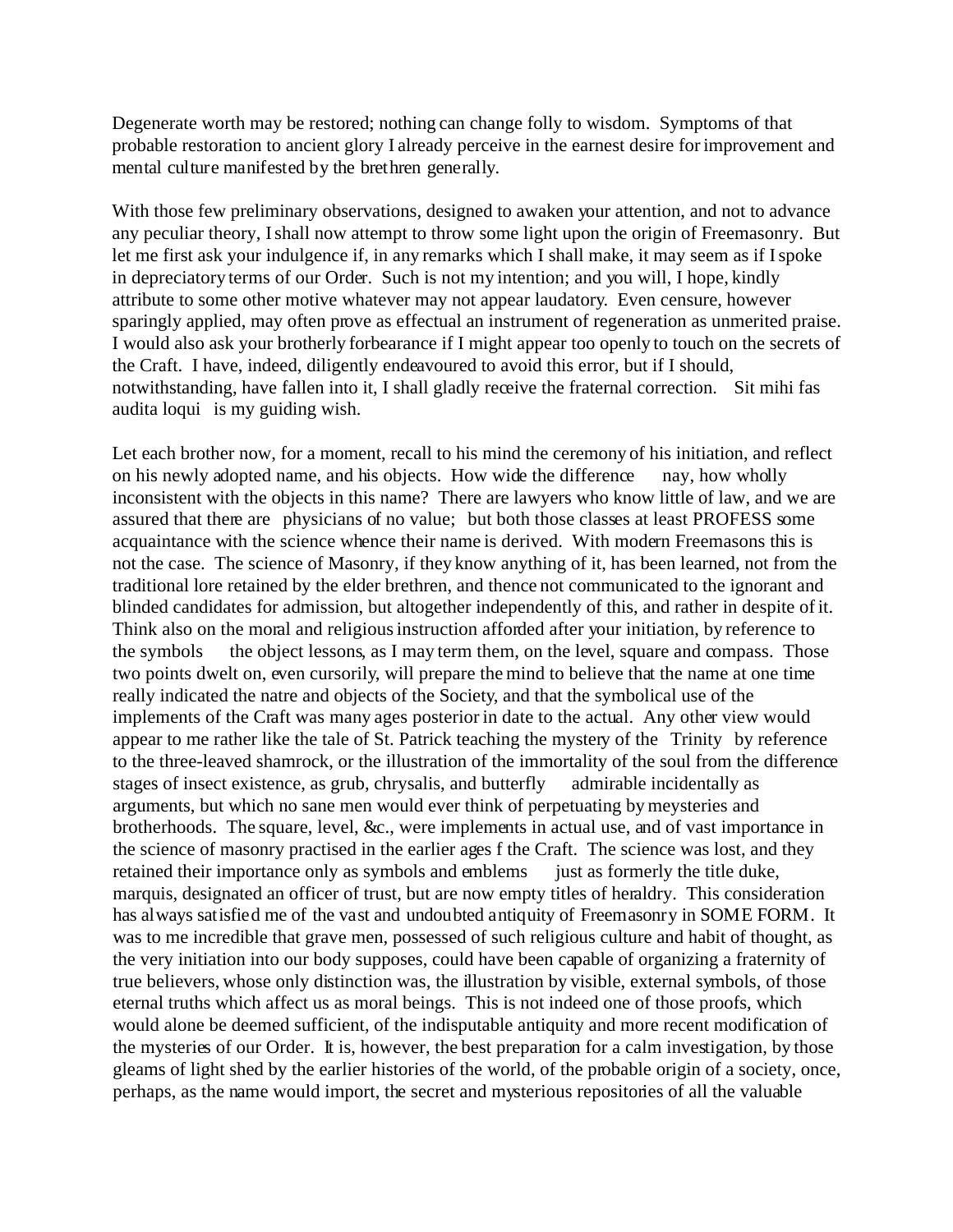knowledge connected with architecture, now actually retaining nothing connected therewith same THE NAME. Now, it is not a little singular that the earliest association of mankind of which we read, is one for the purpose of architecture on a gigantic and imiously-audacious scale, which resulted indeed in confusion, but which even still, according to the opinion of enlightened travellers, has left traces of its stupendous labours in the mound called the Birs-Nimroud on the plain of Babylon. We read in Genesis, chapter xi., that the whole earth was of one language, and of one speech. And it came to pass, as they journeyed from the east, that they found a plain in the land of Shinar; and they dwelt there. And they said, go to, let us build us a city and a tower, whose top MAY REACH TO HEAVEN. And they had brick for stone, and slime had they for mortar. I need not minutely dwell on the subsequent fate of this tower, the confusion of tongues, and consequent dispersion of mankind. It is only necessary to remark, that you have here a memorable instance of the early association of masons, for building a city and tower of vast dimensions. This plainly supposes community of idea, thought, and action; arrangements made that some gangs should prepare bricks, others lay them, some skilled labourers, attendants unskilled, definite plans, precise instructions and orders, master minds to direct, and subordinates to execute the growing works, and all so united and linked, and probably marked by such distinctions of dress and emblems as were readily recognisable, that the ruling impulse, Let us build a city, could be acted on harmoniously by all. This boastful and profane attempt to ascend to heaven provoked the direct intervention of the Lord, which caused the general dispersion of the human race. Thus, long before the time of Abraham, and one thousand years before the building of Solomon s Temple, the oldest and most authentic record of the creation notices the confederacy of masons.

The dispersion of mankind, which was probably by families or tribes, or those identical in one language, radiated from Babel as a centre, east and west on the east to India, on the west to Syria, Greece, Egypt, and Italy. It would be only natural to expect that the myriads dispersed by this building-folly or wickedness, would exhibit, in the countries whither they migrated, some traces of their early masonic predilections and skill. And it is, indeed, remarkable, that very shortly after this event, buildings of enormous magnitude, and evincing great skill and a scientific knowledge of masonry, were constructed in all the countries more immediately connected with the scene of the dispersion of man. It is only necessary to glance at a few the remote antiquity and vastness of which will be at once remembered. The pyramids and labyrinth of Egypt, the cyclopean buildings of Tyrens in Greece, Volterra in Italy, the walls of Tyre and pyramids of Hindostan all attest the early prevalence of the science and ruling spirit of masonry, derived from some one great original, and spread abroad by some memorable event, which might cause it to be a common idea, pervading countries so far remote and unconnected. How, then, was this architectural skill and unity of design preserved and propagated? At a time before the use of letters was supposed to have been revealed to mankind, and indeed until writing was common, there was only one mode of perpetuating any high degree of knowledge, requiring, to make it practical, the co-operation and skill of numbers, and which was not, like painting, sculpture, or poetry, a solitary art, and that was, by the institution of certain societies or mysterious brotherhoods of those possessed of the science, and into which persons, from time to time, might be initiated; and who thus, by a sort of corporate succession, never being wholly old or entirely new, could keep alive, by authentic tradition, all the knowledge and arts of the founders. Indeed ithas been well observed, that before the invention of letters mankind may be said to have been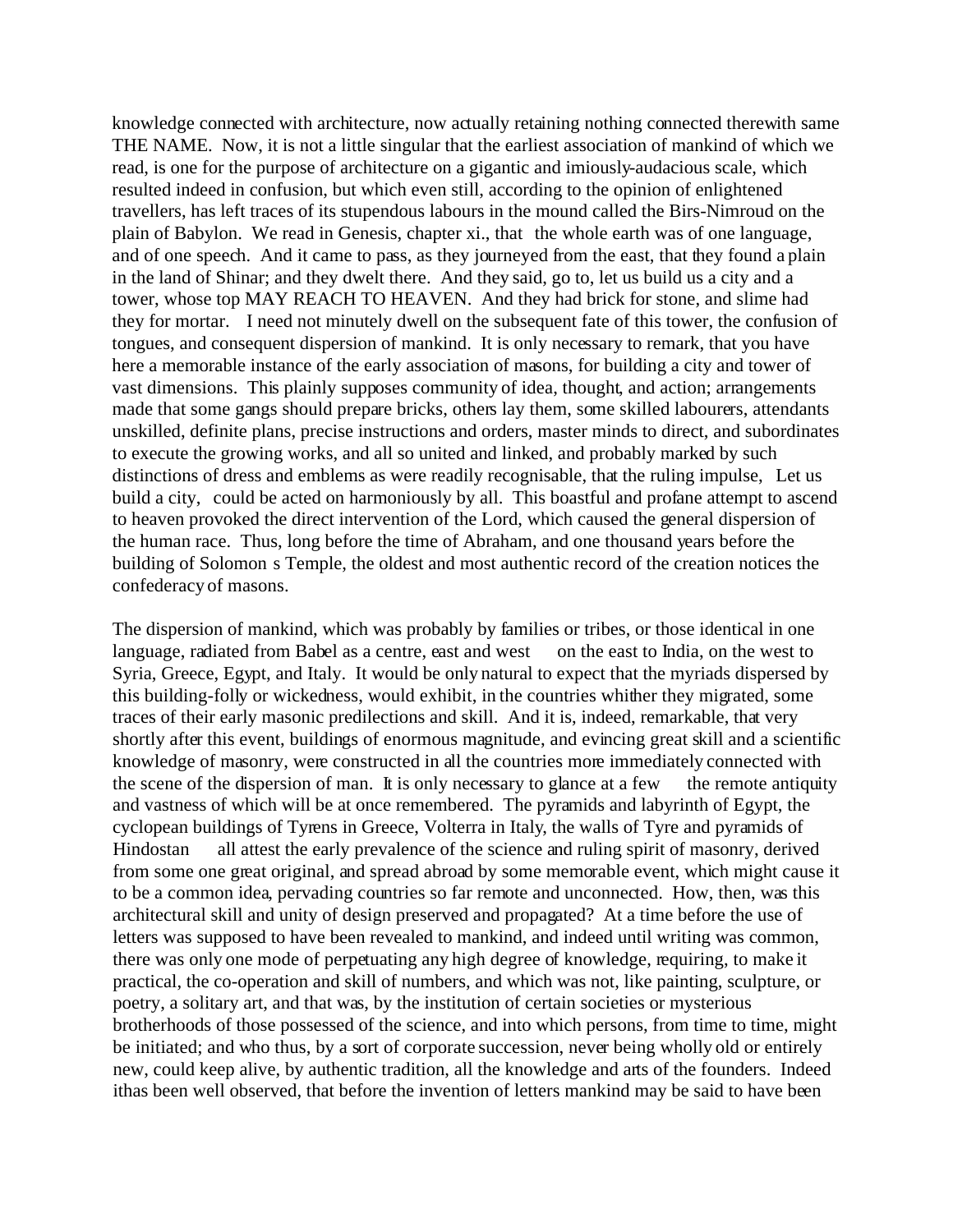perpetually in their infancy, as the arts of one age or country generally died with their possessors. In Egypt and Hindostan the early rulers tried to prevent this tendency of the arts to perish, by forcing the son to follow the trade of the father, that the knowledge acquired by any one might be preserved by lineal succession. The corporate succession of associated craftsmen was much more effectual to this end. We find, then, in ancient history, traces of the early existence of scientific associations, or trades unions, as I may term them; and these associations were quickly invested with the additional grandeur and importance derived from the invention or adoption of peculiar religious and mystic ceremonies, with which they were contrived to guard and connect their purely secular knowledge. Of these societies, one of the most important were the Estruscans, a people widely celebrated for their scientific acquirements and their mysterious religious rites and ceremonies, and who, long before the building of Rome, inhabited that part of Italy now known as Tuscany. Their very name is, by Michelet and others, perhaps rather fancifully, derived from the word turis, or tower, and indicated that they were a nation of builders; and the remains now existing of the labours of this very ancient and ingenious people, prove how well-merited was their name, if, indeed, derived from this Latin word. But any one who considers the history of mankind, the proneness to association and to mystery, the prevalence of those ancient huge buildings to which I have referred, requiring the exertion of scientific skill, and co-operation of numbers, must at once feel disposed to admit the probabilty, at least, of the existence, in the earliest ages of the world the immediate postdiluvian times of associated bodies of architects; and also from the known jealousy of all possessing any peculiar skill or science, the probability too of those associations keeping sacred this knowledge from all but a select and privileged few. It is, however, unnecessary to rest on probability only, as we can trace from history the early existence of associations, united by secret mysteries, jealously preserved from the vulgar, using certain religious ceremonies and mystic symbols, and bearing much resemblance to the present rites of Freemasonry; and once such societies originated, the adoption by craftsmen of similar mysteries, rites, and ceremonies would rapidly follow. And it so happens that in each ancient nation, distinguished for its early culture of architectural science, there existed mysterious brotherhoods of high consideration, requiring initiation by secret and appalling ceremonies, guarding the admission to the fraternity by a most rigid scrutiny; and some of these associations originated twelve or fourteen hundred years before the Christian era, and some centuries before the building of Solomon s Temple. A few may be mentioned. The chief were those initiated into the Eleusinian mysteries, the Etruscan, the Cabiri, the priests of Egypt, and the disciples of Zoroaster and Pythagoras.

A short account of the Eleusinian mysteries, which have generally been esteemed the most ancient and most closely resembling Freemasonry, may prove interesting. Each of you will for himself readily compare them with those of our Craft and note the resemblance or difference. After a long ceremony of preparatory purification, continued during nine days, the candidate for initiation was admitted at night into a vast building. By a series of mechanical contrivances, he was apparently exposed to the terrors of an earthquake; and amid imitations of thunder and lightning, sudden darkness beset him, and hideous noises were heard around. After enduring much calculated to strike terror, or arrest attention, he was introduced into the sanctuary of the goddess Isis or Ceres, which was dazzlingly lit up, and he was then instructed in the meaning of the sacred symbols presented to his view. Significant passwords were then communicated to him, by which he might recognize the brethren, and a most solemn oath was administered that he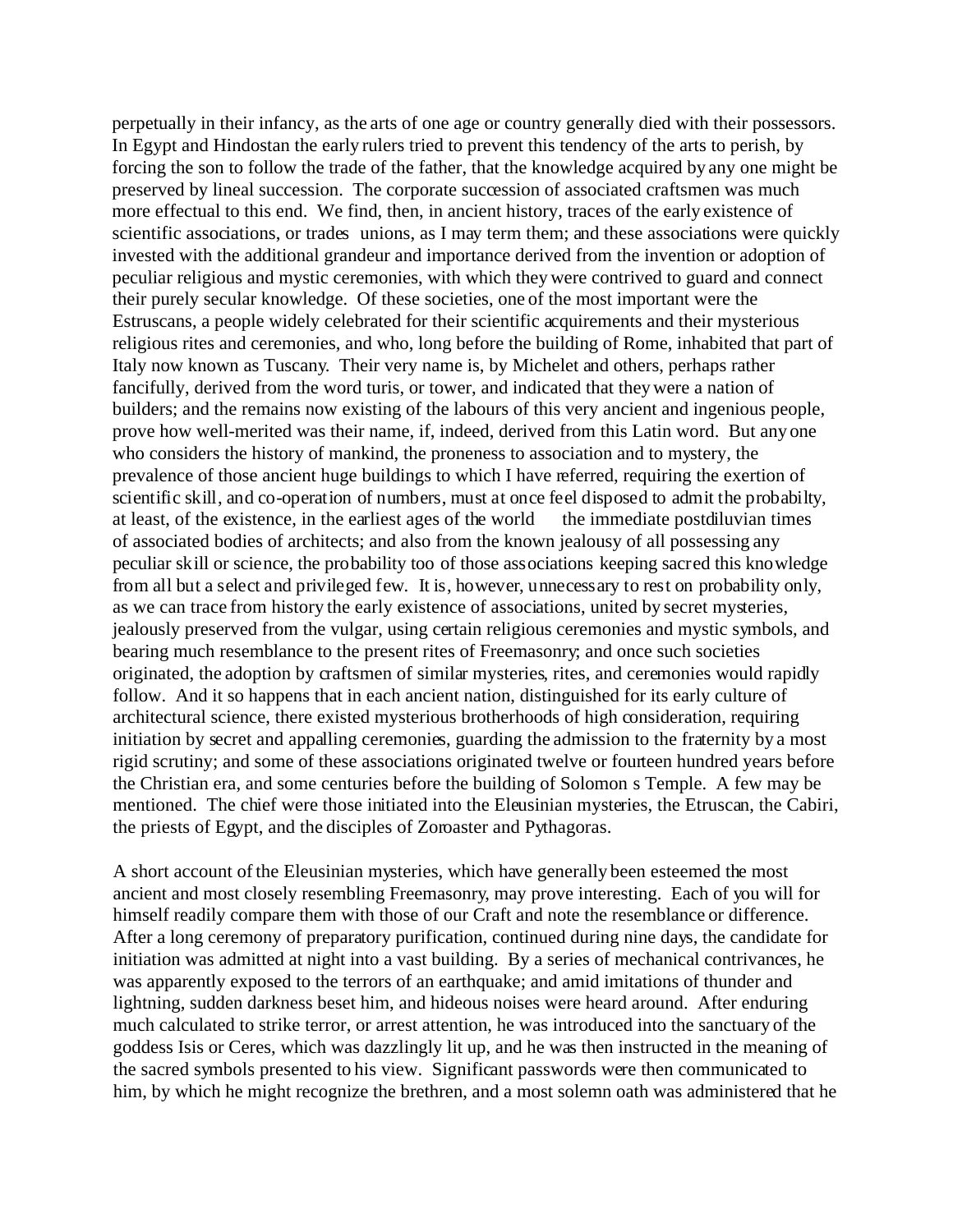never should divulge the mysteries in which he was then instructed to the uninitiated. His instruction in the mysteries was by successive stages or steps. Some have supposed that the members of this society were taught the unity of the Divine Being. This, however, is denied by others; but it is generally admitted that a morality much superior to that prevailing amongst the mass of the nation, and connected with a belief in a system of future rewards and punishments, and of the immortality of the soul, was inculcated. These mysteries were in high repute, and the greatest sages and philosophers were proud of their initiation.

We have thus, then, proof of the early existence of the two sources from which Freemasonry would naturally originate of the general association and great skill of the eastern architects, and of organized societies, distinguished by peculiar knowledge, by signs, &c., and bound by solemn sanctions not to reveal their secrets to those not initiated. The adoption by the one body of signs, symbols, initiations and mysteries, similar to those of the other was so natural, as almost certain to take place at a very early period of the co-existence of the two societies the associated craftsmen and the associated mysterymen. This tendency of all trades or professions to form separate societies, and to protect their knowledge and rights by initiation into secrets, by passwords of recognition &c., is not of modern date, but is coeval almost with history, and indeed arises from the vary nature of man. The jealousy, too, with which artistic secrets were guarded, and all unlawful rivalry checked, may be illustrated by reference to the old fable of Daedalus, which, perhaps, has been, in another light, familiar to us from our pleasant school-boy days. This Daedalus, who is supposed to have lived more than three thousand years since, and whom some seek to identify with Tubal Cain, was an artist widely famed for his great ingenuity and skill in architecture and other kindred sciences. He was banished from his native country, Athens, for the murder of his nephew, Talus, who was his pupil, and whose growing genius so excited his uncle s jealousy, that he killed him. On his banishment, he was kindly received by Minos, king of Crete, and adorned that country with many incomparable edifices and monuments of his skill. This ancient tale has been explained by the greatest of modern philosophers, Lord Bacon, as chiefly denoting the envy which strangely prevails amongst excellent artificers; for no kind of people are observed to be more implacable and destructively envious to one another than these. But I am inclined to imagine that a deeper truth lies hid in this tradition old and dark, and that the murder by this mason of his pupil, which was imputed to his jealousy of superior skill, was, perhaps, the indignant punishment inflicted on the youth for divulging the secrets which he had learned under the instruction of this uncle. It is curious too, as not remote from the history of the incident which is by some writers alleged to have occurred at the building of the Temple namely, the murder of the master-builder directing the execution of the works. It is, however, sufficient to refer to it as showing the extreme jealousy of the rivalry of other artists.

But though I am not about to discuss minutely the question of the literal or historical proof of the truth of the tradition which refers our origin to the reign of Solomon, and the events connected with the building of his famous Temple, I cannot, of course, exclude from my consideration all mention of his times, and the sacred country where our organization is supposed to have commenced. Certain it is that Tyre and Sidon, at the time of the erection of Solomon s Temple, were widely celebrated for the skill and excellence of their builders and masons. None were also akilled to hew wood like the Sidonians; and the buildings of those two most ancient cities were famed for their extent, beauty, and magnificence. The wisest of mankind deigned to apply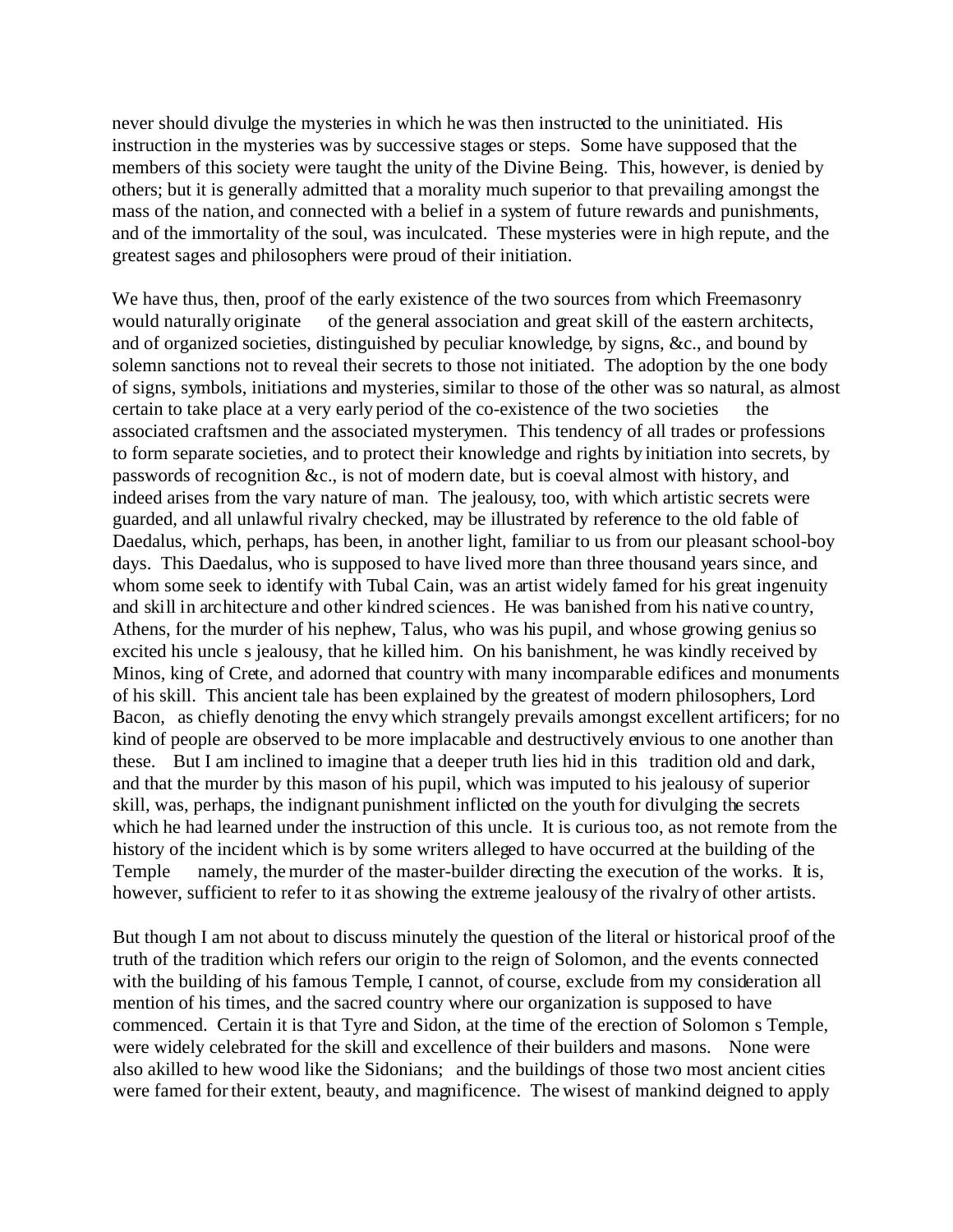for assistance, in executing the work which the Lord encouraged him to undertake, to the kindness of a neighbouring heathen king, who furnished him with builders and masons. I have before observed on the early prevalence of the separate organizations of the various crafts or trades; it was almost inevitable from the social nature of man, and the tendency of like to like. In Tyre and Sidon the craftsmen were associated by mysterious rites and ceremonies. Their merchants, you will recollect, were honourable princes and large traffickers. They carried their peculiar mysteries with their merchandize to Asia Minor and the Isles of Greece, where burning Sappho loved and sung, where grew the arts of war and peace, and, in return, with the spurious liberality which ever distinguished Paganism, they readily admitted the worship of all the gods of the heathen, and the gorgeous and imposing ceremonies connected with their superstitions and mysteries. Now, in the district of Asia Minor, called Ionia, there existed, it would seem, even before the building of the Temple, a very remarkable fraternity, called the

 Dionysian artificers. They were an association of scientific men, who possessed the exclusive privilege of erecting temples, theatres, and other public buildings in Asia Minor. They were a very numerous body, and existed under the same name in Syria (including Tyre and Sidon), Persia, and India. The members were particularly eminent for their scientific acquirements, and they possessed appropriate words and signs by which they could recognize their brethren. They were divided into lodges, which were called by different names. They occasionally held convivial meetings in houses erected and consecrated for the purpose, and each separate lodge was under the direction of a master, president, and warden. Once each year they held a festival of peculiar splendour and pomp. In their ceremonial observances particular utensils and implements were employed, some of which closely resembled, or were identical with those used by Freemasons. Their rules for the support of their poorer brethren, for securing general concord, and for the promotion of public and private virtues, so exactly coincide with those of our brotherhood, that writers, even the most hostile to the Craft, do not hesitate to ascribe to the Dionysian artists the origin of Freemasonry. In truth, these men were Freemasons; and scarcely any institution, pretending to antiquity, so nearly resembles its original foundation, as the body of Freemasons; their rites, rules, and orders, which have a known existence of some centuries, agree with the Dionysian builders, the parent stock from which they seem so clearly to have sprung, as even now to be almost identical with them. We may, then, be assured, that at the building of the Temple the skilful masons and architects, whose aid Solomon obtained, did belong to the fraternity I have just referred to and this pointed granted or established, the traditional origin of the re-organization of our even still illustrious and certainly very ancient Order, becomes, if not certain, at least sufficiently probable to receive a willing assent to its truth. The Syrian artificers brought to Jerusalem their science and their mysteries; from Jerusalem, the more illustrious city, these mysteries were propagated as from their original source.

This supposition receives additional confirmation from there being then in Judea a very peculiar society of Jews, with which the Dionysian artificers would readily blend and associate. This body of Jews were called the Essenes. Their tenets and distinctive ceremonies bore considerable resemblance to those of Freemasons; and they, too, had traditions and duties connected with the Temple. Conflicting opinions have been entertained by sacred and profane writers as to the origin of this singular sect the Essenes; but all concur in representing them as a very ancient association, derived too, most probably, from some still more ancient fraternity, which, at the earliest period of history, existed in the land of Judea. The learned Scaliger, whose research and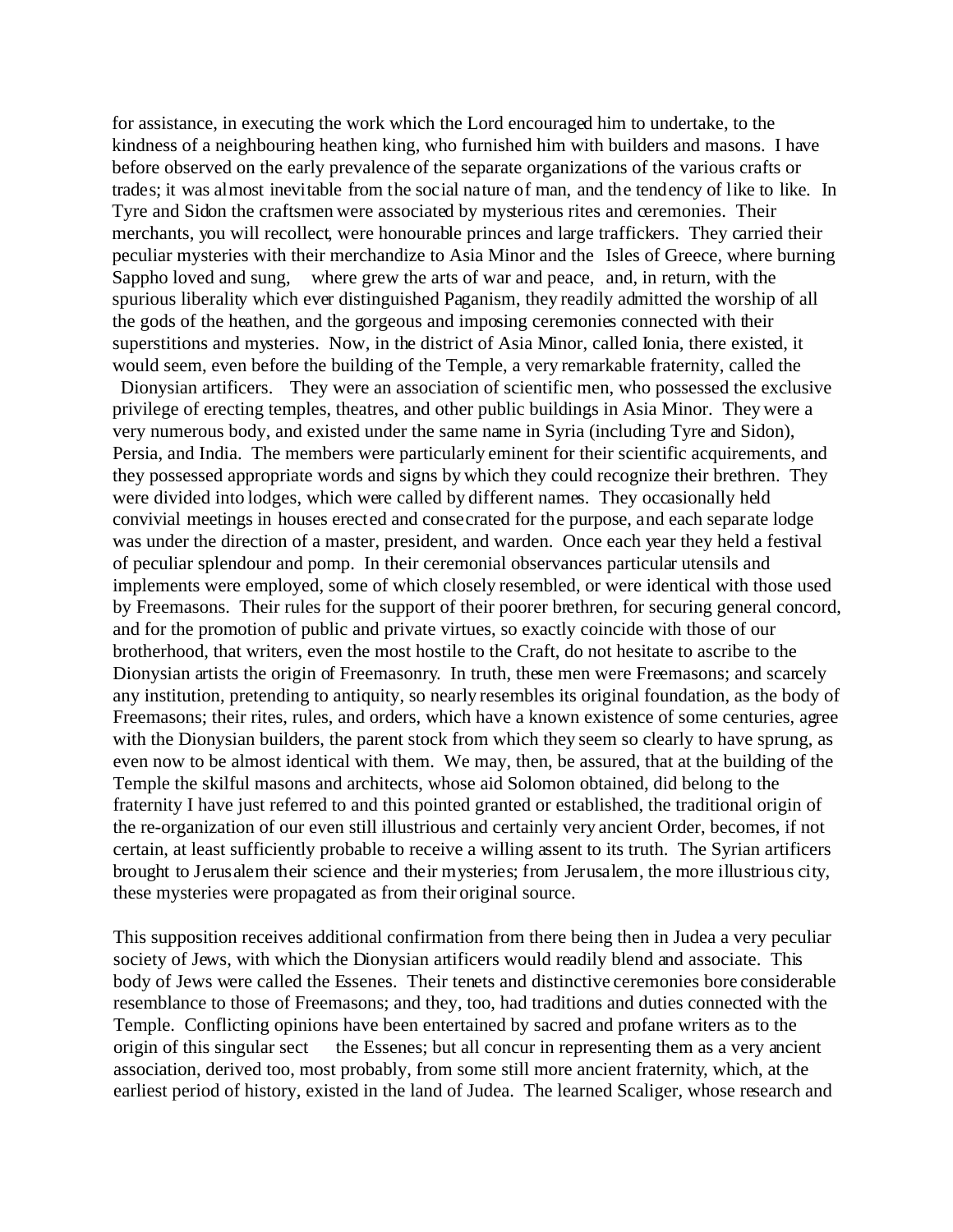acuteness are well known, identifies this body with the Assideans or Kasideans, or the most noble Knights of the Temple, who were conspicuous in the glorious times of the Maccabees, and for many ages preceding. The strictest scrutiny was made into the character of every candidate for admission into this fraternity. If he was approved and accepted, a solemn oath was then administered to him, binding him never, even at the risk of life itself, to divulge the secrets of the Order, and he was also instructed in the religious traditions, derived from the earliest founders and members of the sect. They had particular signs by which they could recognise the brethren, and these bore a strong resemblance, as we learn, to those of Freemasons. They, too, were divided into lodges; and while they were honourably distinguished by the severe observance of the moral virtues, they were not neglectful of the social and convivial ties which give zest to life, and bind mankind together by the kindly instincts of human affections. This fraternity, which was not confined to architects, though the Assideans or restorers of the Temple held chief place amongst them, continued to flourish at the coming of our Saviour, and until the fearful destruction of Jerusalem made the whole nation of jews outcasts, and even their very name a byword and reproach. How readily would these two fraternities the Dionysian builders and the Essenes blend and amalgamate, and give rise to a new society combining features common to both, or but slight modifications of their respective peculiarities. This could scarcely fail to take place, and were history silent on all other mysterious organizations of men professing peculiar knowledge and distinctive doctrines, the origin of Freemasonry might, with some confidence, be attributed to, or perhaps more correctly be termed, a variety of the two fraternities of which I have thus given such a general outline. Some writers, who would seek to connect everybody of peculiar eminence in ancient or modern history with Freemasonry, either directly, or through the affinity of the Essenes, have laboured to prove that St. John and St.

Paul both belonged to that sect of the Jews. They refer, for proof of the latter, to the emphatic use by the apostle of the designation brother (Rom. Xvi. 23), describing Quartus as a brother (see all Coll. 1v. 9), not his brother. Other passages, too, might be adduced, particularly those in which he tells of himself that he had lived a Pharisee after the straitest sect of his religion, which it is argued were the Essenes: to the admonition that as he had, as a master-builder, laid the foundation, others should take heed how they built on this an improper superstructure. To this may be added one other passage, which, from the metaphorical form of expression having now become habitual, is likely not to excite attention, but which, I think, was used by the apostle more literally, and as referring to the society of which both the writer and the person to whom his epistle was addressed were members. I allude to 2 Tim. Ii. 15, in which the apostle says Study to shew thyself approved unto God, a workman that needeth not to be ashamed, rightly dividing the word of truth.

I need not, however, dwell more particularly on these points, which are rather topics for curious argument than facts tending to the elucidation of our subject; and I shall proceed to notice one other society, philosophical or scientific in its pretensions, and, like the other two just mentioned, the Essenes and Dionysians, guarding the treasury of knowledge by secrecy and mystery. Pythagoras was a celebrated philosopher who lived in the sixth century before Christ. In the course of his extensive travels through Ionia, Syria, and Egypt, he had been initiated into all the famed mysteries of these kingdoms. It was a desire likely to arise in the mind of such a benevolent and reflective man, to form a perfect system of philosophy, by selecting from the systems into which he had been initiated, whatever seemed peculiarly excellent, and perhaps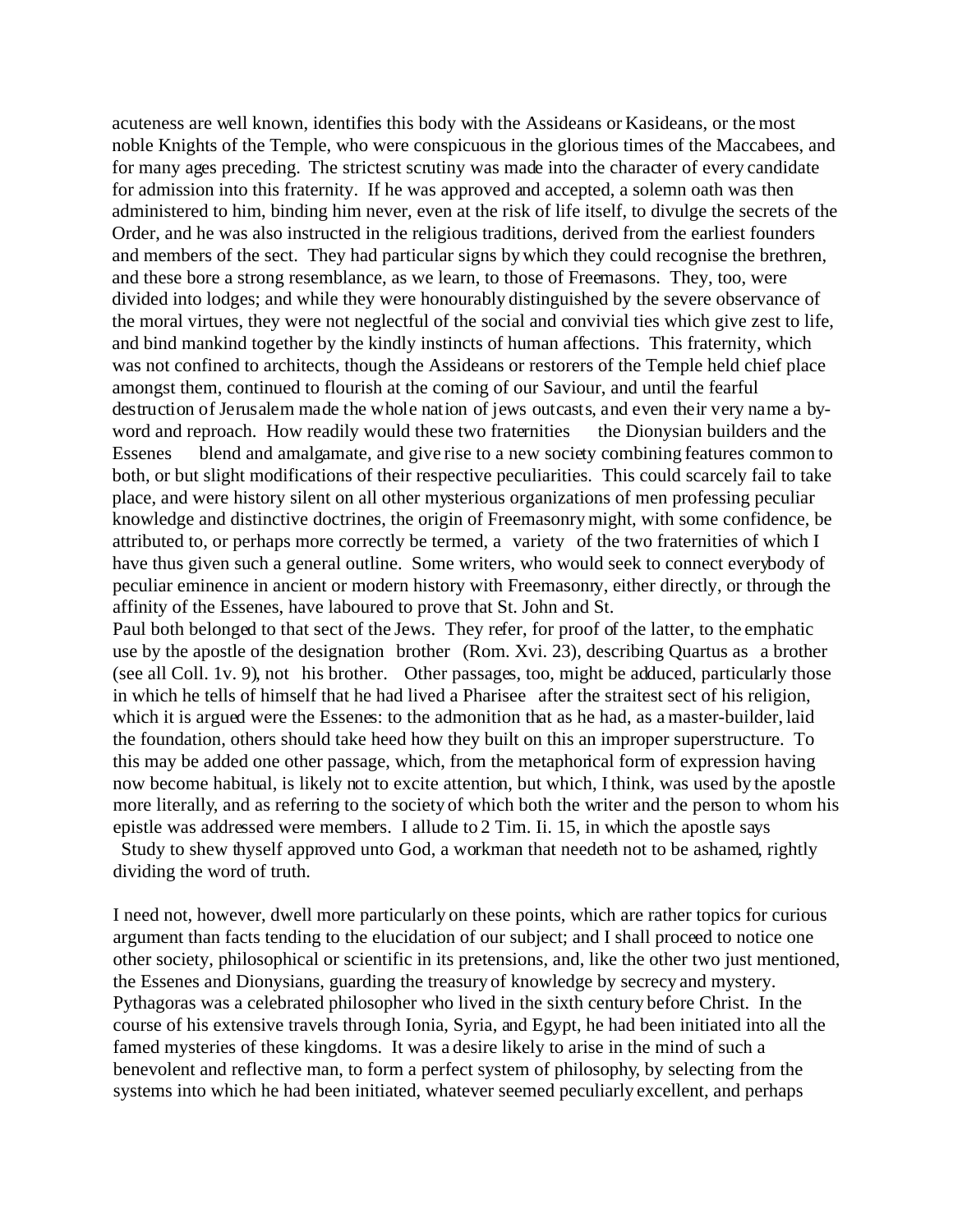even improving on them. He settled in Crotona, in Italy, and there, about 550 B.C., founded a fraternity of disciples, called, after him, Pythagoreans. Before any one was received into the number of his disciples, a most rigid inquiry was made into his moral character. If the result was favorable, he was then bound by a solemn engagement to conceal from the uninitiated the mysteries and knowledge in which he might be instructed. The doctrines of charity, of universal benevolence, and of peculiar regard for the brethren of the order, were inculcated on the new disciple. The members were distinguished by wearing white garments as emblems of purity and innocence, and they had also particular words and signs by which they could recognise each other and correspond at a distance. They were advanced from one degree of knowledge to another, and they were instructed in arts and sciences, united with ethics and a system of theology; and this instruction was communicated to the initiated by cyphers and symbols. They were also strictly forbidden to commit their secrets to writing, and relied on oral tradition only to preserve the knowledge of their mysteries. This philosophy, remembered now only by the familiar tenets of the transmigration of souls and avoidance of beans, exercised at one time much influence on the nations where it flourished, and was confessedly the means of greatly exalting the mind and moral character of the initiated. The noblest, wisest, and best of the nation were members, and, though suffering much persecution, they were eminently distinguished by the greatest fidelity in all their engagements, and their strict performance of all moral duties.

It will thus be observed how readily the more ancient mysteries, the Eleusinian and Essenian, furnished the germs of another kindred system, and this is the more important, as I cannot, indeed, shew the exact date or particular person first instituting Freemasonry, but only the existence of other systems naturally suggestive of it, and with which , in remote ages, it seem s to have been blended. It would be impossible to trace accurately the successive stages of the transition or development of the mysteries of the Dionysian builders, and Essenes, and disciples of Pythagoras, into Freemasonry as now known and existing for at least seven or eight centuries. Transitions are like the growth of plants, gradual, almost imperceptible in daily accretions, remarkable only in the results; or, like those pictures called dissolving views , in which the most minute attention cannot arrest the moment of the entire fading away of one picture or the substitution of another often wholly dissimilar; but it may not be without interest briefly to advert to some at least of the probable stages of this development.

It is a mistake into which many are led from the computation of time from the coming of our Lord, to suppose that a sudden change of habits, and customs, and of religion, was produced by that great event. The existence of our world we divide into two eras that before, and that following Christ s coming upon earth, and the latter we call confusedly Christian times. But this is, indeed, an error. The spread of the Gospel was not either immediate or rapid. It was more like the morning stealing on the night, and melting the darkness. Centuries were required to change the inveterate habits, manners, customs, and religion of the nations, even where the pure Gospel of the Lord was first preached; and during three centuries the new religion was slowly spreading amidst many trials and frequent fiery persecutions of its members. The Heathen mysteries were ordinarily celebrated in the vast dominions of the Roman empire, and Paganism was the national form of worship, until Theodosius the Great, about the commencement of the fifth century, prohibited and tried wholly to extinguish the Pagan theology. It is, however, probable that the mysteries were in many places secretly continued in spite of the sever edicts of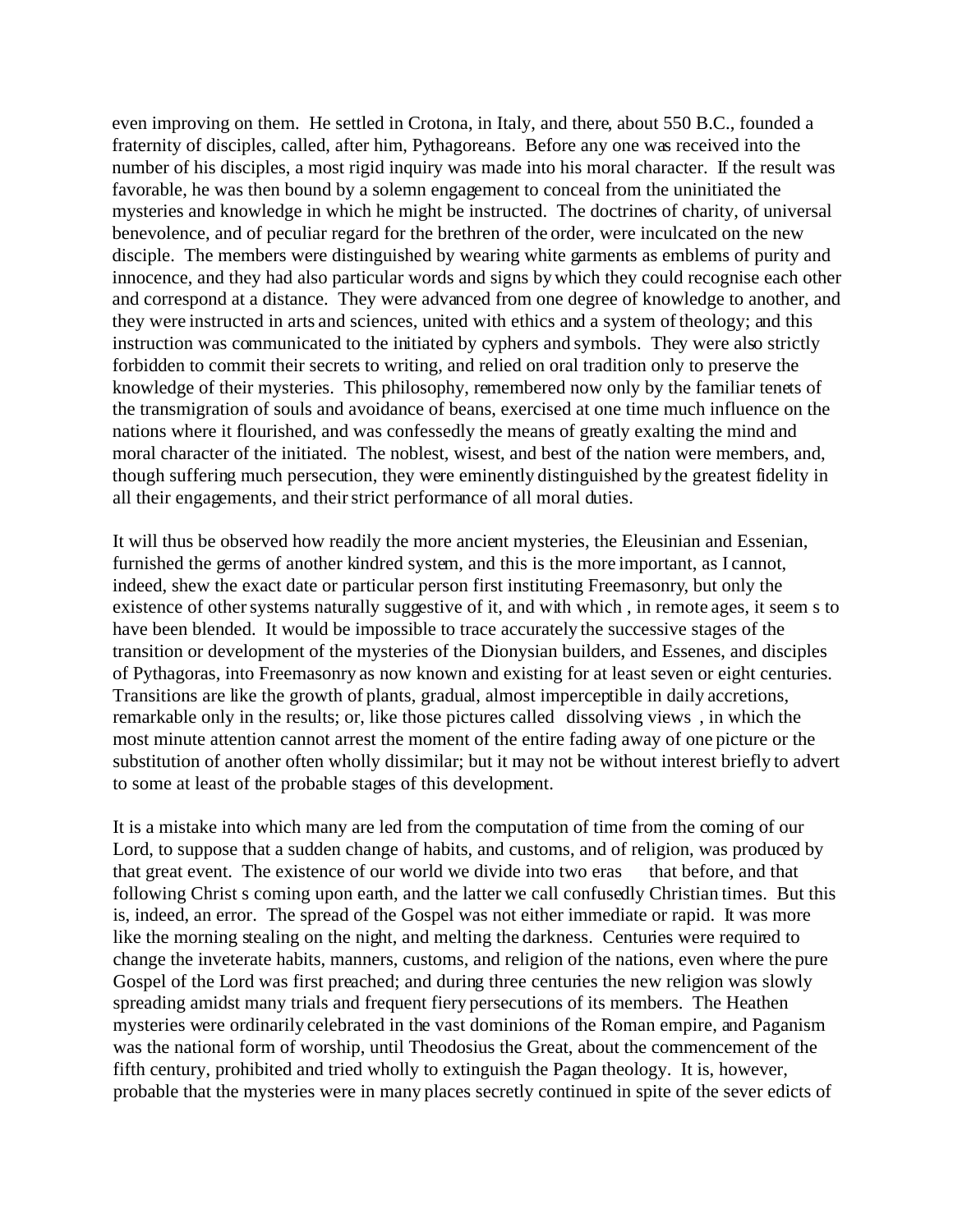the Emperor; and we are informed that even in Athens, the scene of St. Paul s great preaching, they were practised so late as the  $8<sup>th</sup>$  century of our Christian era. The outcast Jews and recent Christian converts had also nearly the same motives for adopting some portions of the Essenian and Dionysian, or similar mysteries. Both Jews and Christians were persecuted, and it was essential to their safety to practise the rites and ceremonies of their respective religions in secret. The Christians were often obliged to resort, like the prophets of old, to holes and caves in the earth, and they had a church of the living amongst the tombs of the dead in the catacombs of Rome. How useful, then, would the adoption of secret signs and passwords of recognition be to these persecuted sects, and how probable was it that, to disarm suspicion, they outwardly adopted the ceremonies of paganism, in order to practise in security their Christian worship, without the intrusion or espial of the jealous persecuting multitude. In this was, I am inclined to think that the spirit and leading ideas of Freemasonry were adopted from the heathen mysteries by the early Christians. They were, indeed, then termed churches , but for many centuries were more like Lodges of Freemasons, than we can now well believe, from the universality of the true religion in our own times; and, with the natural tendency of the human mind, they adopted whatever in the old mysteries was not incongruous, into the new, and, to the crown, apparently inscrutable religion. But there prevailed in Western Europe two very singular secret associations, with which the Eastem might, as the intercourse between the East and West increased. Readily incorporate, and form a new society or modification of the old, having many external and obvious points of resemblance, and exhibiting also many traits of a similar spirit and origin. These were, the Druidical religion prevalent in Gaul and Britain, and the Fehmgerichte, or secret tribunals of Westphalia and Germany. The Druidical religion was of great antiquity, and was a corruption most probably of a purer worship, mixed with the doctrines and practices derived from the Eleusinian mysteries and other ancient rites. This is supposed to have been introduced into Western Europe about 600 years, B.C., but continued in Britain for many centuries after the Christian era. The Fehmgerichte is said to have been instituted in the ninth century, and continued in full vigour to the middle of the fifteenth. I need not dwell particularly on either of these societies. Their existence in any country would naturally prepare the mind to receive with favour rites and ceremonies analogous to those, and with which they might be usefully combined.

It will thus be seen that those mysterious associations to which I have more particularly invited your attention, and which existed even anterior to the building of Solomon s Temple, continued to flourish to the eighth century of our era, and that there existed contemporaneously other fraternities having a certain family likeness, with which the more ancient might readily be incorporated, and, as it were, fused; and shortly after this date the fraternity of Freemasons became a known and powerful organization. The potentates of Europe, including popes, conferred on the fraternity of Freemasons most important privileges, and allowed them to be governed by laws, customs, and ceremonies peculiar to their order. We are told that the association was composed of men of all nations remarkable for their skill and practice of architecture. It spread throughout Central Europe, and the principles of the order were introduced into Scotland about the year A.D. 1140. About the same period, the practice and doctrines of Freemasonry were introduced into England, and the brethren in 1410 received a charter of incorporation, by the name and style of The Freemasons. That name and style we bear, and are justly proud of our historic identity with our more ancient and honored incorporated brethren.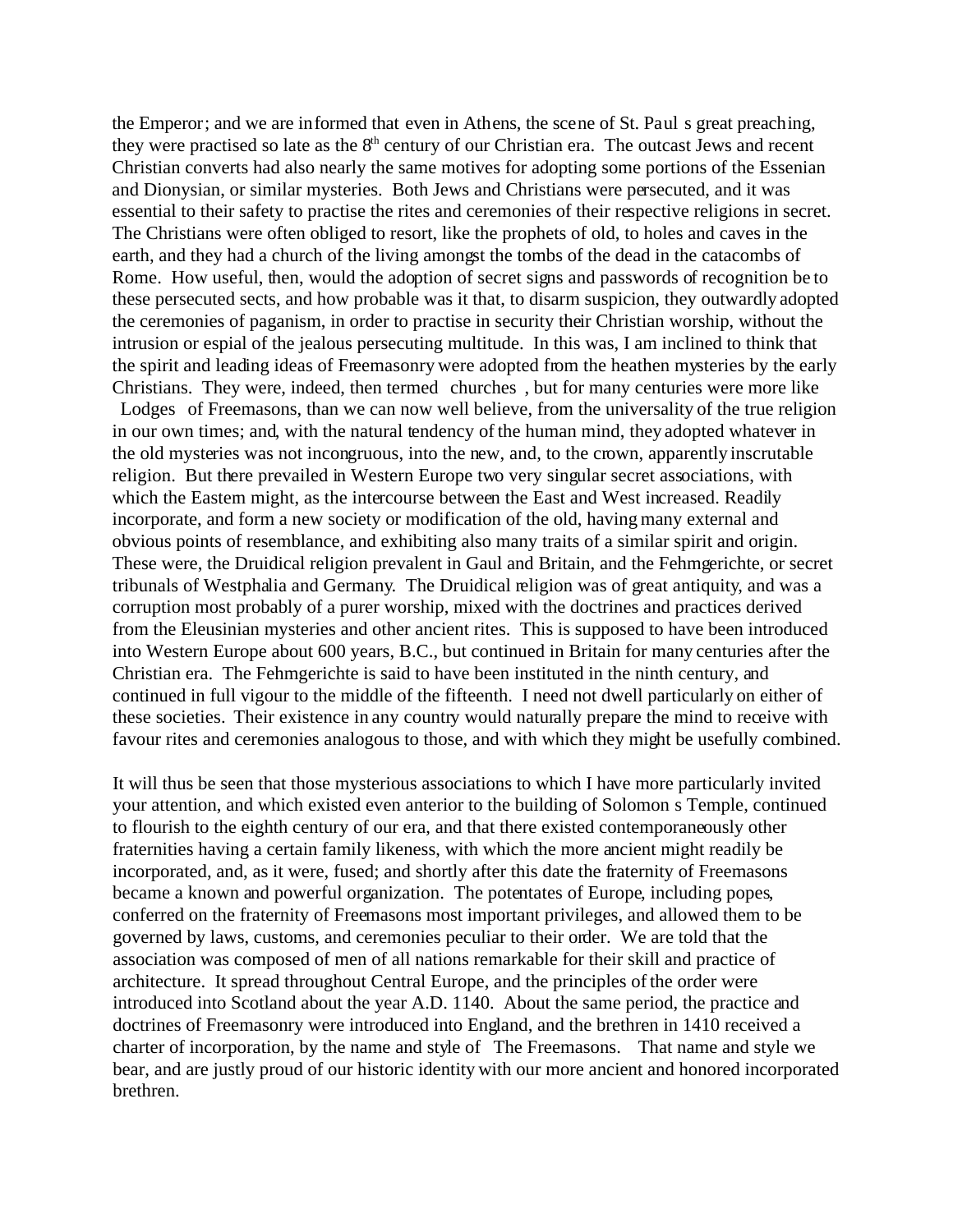And now I trust it may appear sufficiently plain to any brother who has attended to the cursory and necessarily imperfect notices which I have given of the ancient, scientific, and mysterious fraternities, not only that they bore some resemblance to Freemasonry, but, in truth, that Freemasonry is the direct descendant, the traditional offspring, corporate successors of thos pre-Christian societies, the Essenes and Dionysian artificers. Habits, climate, race, the descent and gradual revolution through ages, the influence of a new and purer religion, would suffice to alter slightly the character, and impair somewhat the historical evidence of this identity or fusion; but sufficient yet remains to attest this most interesting fact, and to prove that we, even in the present position of the Craft, hold communion with the most glorious spirits of antiquity,

Who leave, where they have passed, a line of light.

Time does not permit me to full up this outline by the details of minute and striking coincidences between Freemasonry and the ancient mysteries to which I have averted. My object, indeed, was rather to present you with a general sketch of these nearly-forgotten fraternities, to exhibit only those leading features and the prevailing motives acting on the human mind, from which all originated, and rapidly to trace through our Christian era the decline of the old, and the rise of the modern and more known system of Freemasonry, into which the ancient has been changed. I trust, however, that even this rapid and cursory outline of the origin of Freemasonry may have awakened an interest in the minds of some of my brethren as to the evidences of the great antiquity of our Order; that they may feel some glowing connection with the most illustrious dead of the Egyptians, Greeks, and Romans; that a feeling like pride of noble lineage and untarnished ancestry may elevate their minds, and induce them to aspire to elevate the Order also, to that consideration it once deservedly enjoyed. Then, indeed, might we boast that Freemasonry was the humble handmaid of our Pure Religion, and thus prove its identity with those associations of men who, in dark ages, ere the Day-star from on high had visited this earth, endeavoured to walk uprightly, by the dim light still retained of the religious impressions originally implanted and left as a guide, and who, in centuries long gone by,

Kept the truth so firm of old,

When our forefathers worshipped stocks and stones.

The spirit which animated them to struggle earnestly to free themselves from the corrupting influence which debased the ancient Polytheism, and which originated those mysterious societies, still exists. The associations organized by these earnest-minded men for the improvement of their fellows, as moral and intellectual beings, have fallen into oblivion, but in the system of Freemasonry, derived, as I trust has been shewn, from their noble efforts to elevate the thoughts and feelings of mankind their spirit still lives and flourishes, combines with, and even ministers to, Christianity. How wonderful is this connection of the past and of the present!

 How wonderful, that even The passions, prejudices, interest That sway the meanest being, the weak touch That moves the finst nerve, And in one human brain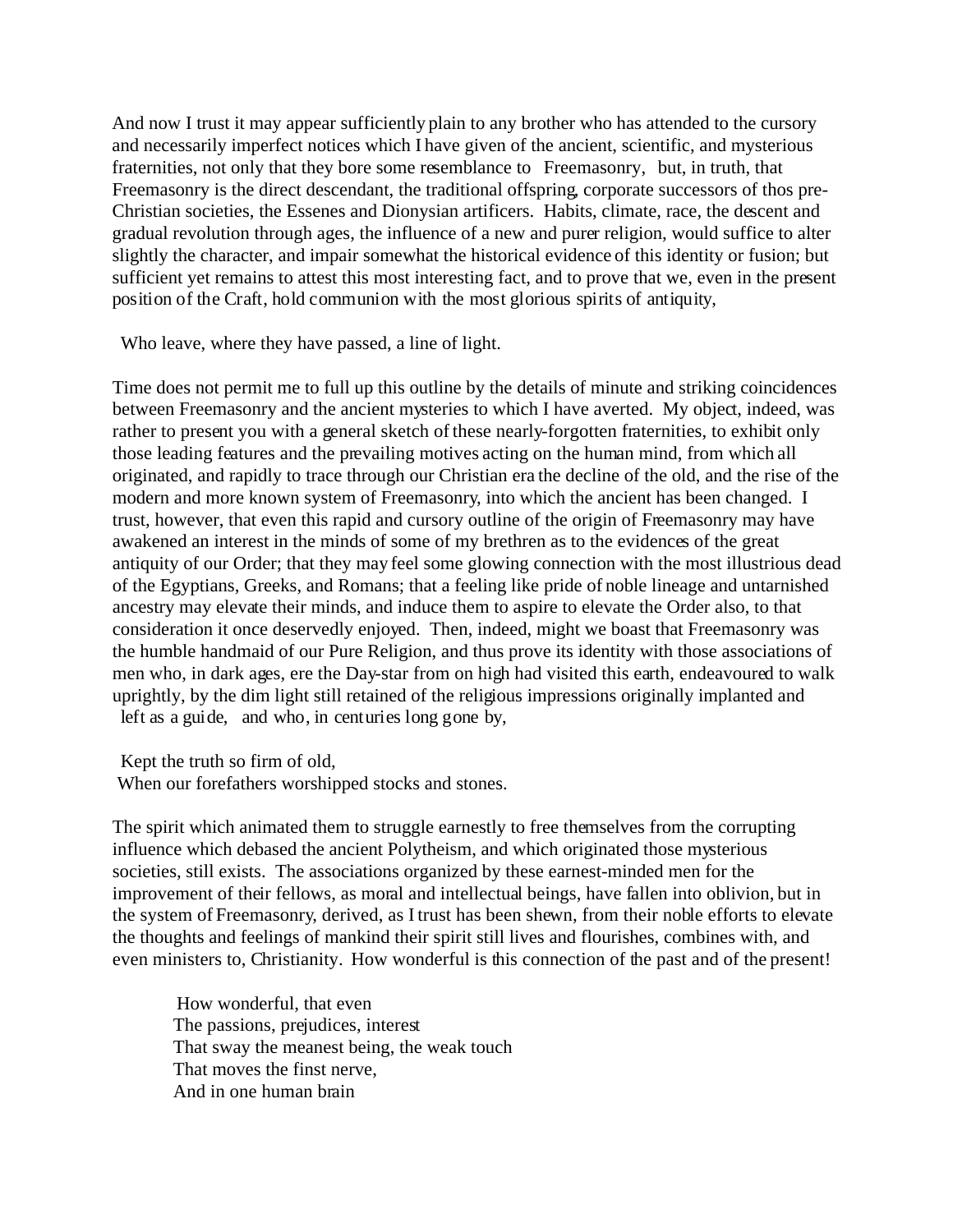Causes the faintest thought, becomes a link In the great chain of nature!

Dublin: Printed by Poe & Brierley, 42, Mabbot-street

 $\overline{\phantom{a}}$  , where  $\overline{\phantom{a}}$  , where  $\overline{\phantom{a}}$  ,  $\overline{\phantom{a}}$  ,  $\overline{\phantom{a}}$  ,  $\overline{\phantom{a}}$  ,  $\overline{\phantom{a}}$  ,  $\overline{\phantom{a}}$  ,  $\overline{\phantom{a}}$  ,  $\overline{\phantom{a}}$  ,  $\overline{\phantom{a}}$  ,  $\overline{\phantom{a}}$  ,  $\overline{\phantom{a}}$  ,  $\overline{\phantom{a}}$  ,  $\overline{\phantom{a}}$  ,